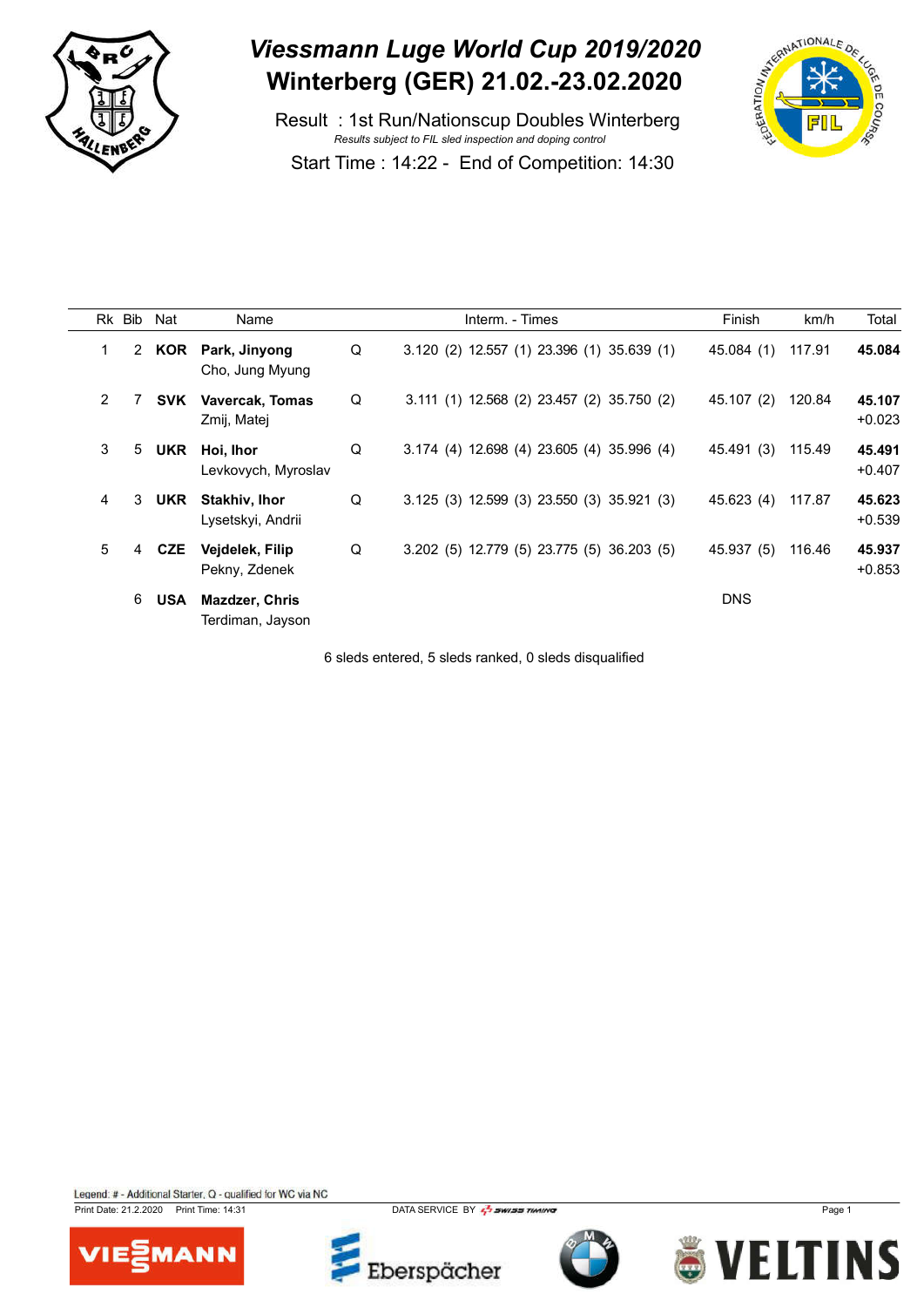

 Result : 1st Run/Nationscup Men Winterberg *Results subject to FIL sled inspection and doping control* Start Time : 16:35 - End of Competition: 17:08



|                | Rk Bib | Nat        | Name                             |   | Interm. - Times                                | Finish             | km/h   | Total              |
|----------------|--------|------------|----------------------------------|---|------------------------------------------------|--------------------|--------|--------------------|
| 1              | 22     | <b>GER</b> | <b>Eissler, Chris Rene</b>       | Q | 4.836 (2) 16.769 (1) 28.435 (1) 39.851 (1)     | 56.839 (1)         | 129.63 | 56.839             |
| $\overline{2}$ | 3      | <b>GER</b> | <b>Bley, Sebastian</b>           | Q | 4.865 (4) 16.833 (4) 28.550 (2) 39.971 (2)     | 56.862 (2)         | 130.19 | 56.862<br>$+0.023$ |
| 3              | 9      |            | <b>UKR</b> Dukach, Anton         | Q | 4.904 (7) 16.921 (7) 28.664 (7) 40.097 (6)     | 56.943 (3)         | 129.87 | 56.943<br>$+0.104$ |
| 4              | 6      |            | <b>USA</b> West, Tucker          | Q | 4.824 (1) 16.826 (3) 28.551 (3) 40.024 (5)     | 56.952 (4)         | 128.61 | 56.952<br>$+0.113$ |
| 5              | 10     | <b>UKR</b> | <b>Mandziy, Andriy</b>           | Q | 4.896 (6) 16.871 (5) 28.579 (5) 39.998 (3)     | 56.959 (5)         | 128.57 | 56.959<br>$+0.120$ |
| 6              | 5      |            | USA Gustafson, Jonathan Eric Q   |   | 4.846 (3) 16.788 (2) 28.563 (4) 40.023 (4)     | 57.043(6)          | 128.25 | 57.043<br>$+0.204$ |
| $\overline{7}$ | 11     | <b>AUS</b> | Ferlazzo, Alexander Michael Q    |   | 4.876 (5) 16.904 (6) 28.648 (6) 40.111 (7)     | 57.079 (7)         | 127.97 | 57.079<br>$+0.240$ |
| 8              | 7      | SVK        | Ninis, Jozef                     | Q | 4.961 (10) 16.998 (10) 28.749 (9) 40.143 (8)   | 57.339 (8)         | 121.00 | 57.339<br>$+0.500$ |
| 9              | 12     |            | POL Sochowicz, Mateusz           | Q | 4.916 (8) 16.983 (9) 28.784 (10) 40.314 (10)   | 57.371 (9)         | 128.20 | 57.371<br>$+0.532$ |
| 10             | 8      |            | ROU Cretu, Valentin              | Q | 4.996 (12) 17.196 (15) 29.004 (12) 40.467 (11) | 57.423 (10) 129.87 |        | 57.423<br>$+0.584$ |
| 11             | 18     | <b>ROU</b> | Turea, Theodor Andrei Aurelian Q |   | 4.916 (8) 16.954 (8) 28.739 (8) 40.301 (9)     | 57.432 (11) 127.29 |        | 57.432<br>$+0.593$ |
|                | 12 13  | <b>ITA</b> | Gufler, Lukas                    | Q | 5.066 (16) 17.233 (17) 29.032 (15) 40.524 (13) | 57.563 (12) 127.65 |        | 57.563<br>$+0.724$ |
| 13             | 17     | CZE        | Lejsek, Michael                  | Q | 5.075 (17) 17.208 (16) 29.027 (14) 40.579 (14) | 57.752 (13) 126.22 |        | 57.752<br>$+0.913$ |
| 14             | 16     | POL        | Tarnawski, Kacper                | Q | 4.981 (11) 17.080 (11) 28.917 (11) 40.505 (12) | 57.844 (14) 125.78 |        | 57.844<br>$+1.005$ |
| 15             | 14     |            | SWE Kohala, Svante               | Q | 5.023 (14) 17.153 (13) 29.026 (13) 40.630 (15) | 57.850 (15) 127.97 |        | 57.850<br>$+1.011$ |
| 16             | 19     |            | KOR Lim, Namkyu                  | Q | 4.998 (13) 17.147 (12) 29.033 (16) 40.671 (16) | 58.054 (16) 125.91 |        | 58.054<br>$+1.215$ |

Legend: # - Additional Starter, Q - qualified for WC via NC



Print Date: 21.2.2020 Print Time: 17:08 DATA SERVICE BY  $\frac{7}{2}$  SWISS TIMING

Eberspächer



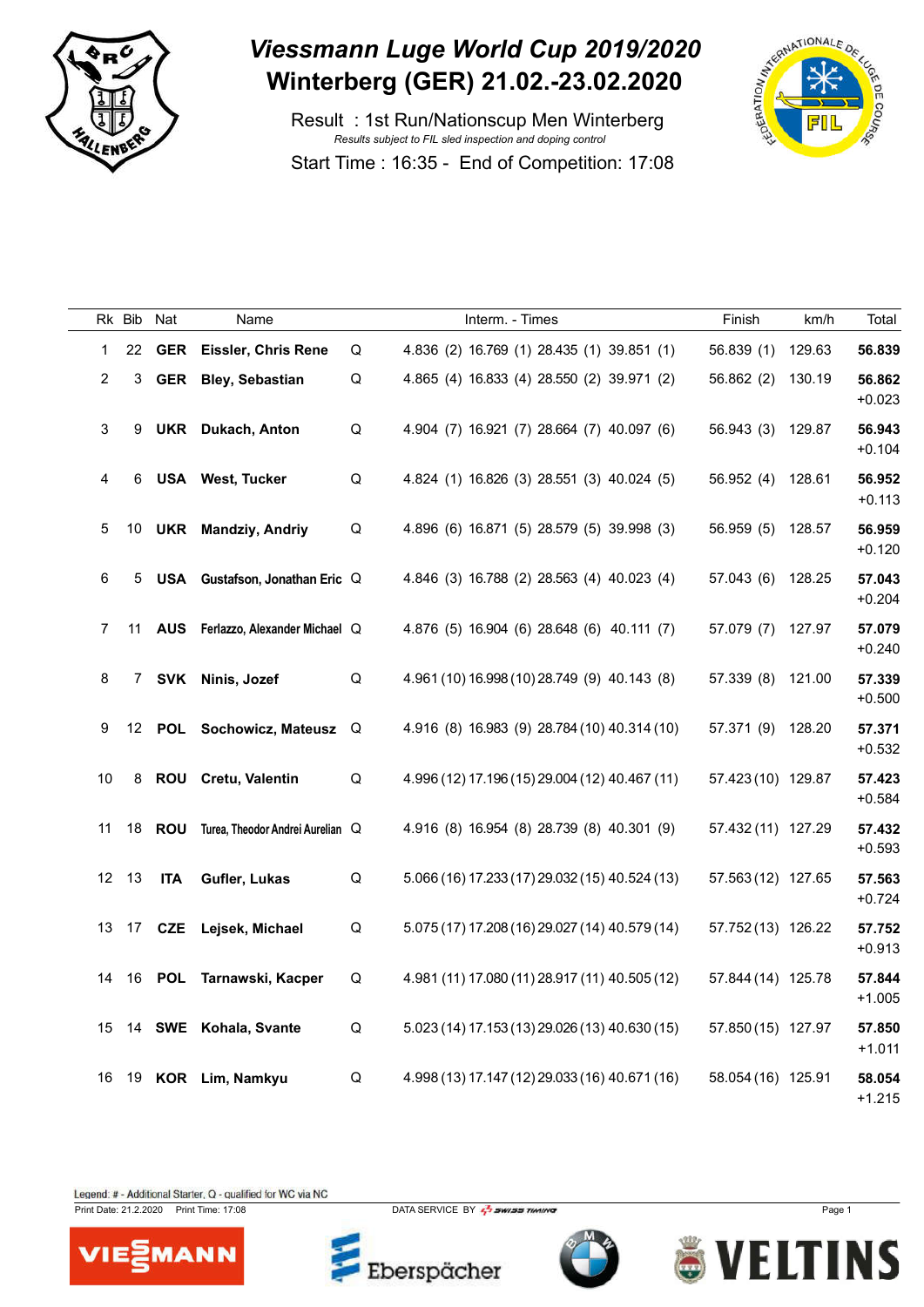

 Result : 1st Run/Nationscup Men Winterberg *Results subject to FIL sled inspection and doping control* Start Time : 16:35 - End of Competition: 17:08



|    | Rk Bib | Nat        | Name                               |   | Interm. - Times                                | Finish      | km/h   | Total              |
|----|--------|------------|------------------------------------|---|------------------------------------------------|-------------|--------|--------------------|
| 17 | -21    |            | <b>GBR</b> Staudinger, Rupert      | Q | $5.024(15)17.190(14)29.097(17)40.763(17)$      | 58.100 (17) | 125.30 | 58.100<br>$+1.261$ |
| 18 | -20    | BUL        | Angelov, Pavel Rusinov Q           |   | 5.249 (19) 17.461 (19) 29.370 (18) 40.927 (18) | 58.155 (18) | 125.34 | 58.155<br>$+1.316$ |
| 19 | 24     |            | <b>GBR</b> Farrar, Luke            | Q | 5.088 (18) 17.330 (18) 29.413 (19) 41.281 (19) | 59.121 (19) | 123.20 | 59.121<br>$+2.282$ |
| 20 | 25     | <b>GBR</b> | <b>Thompson, Raymond Matthew Q</b> |   | 5.298 (20) 17.851 (20) 30.071 (20) 42.055 (20) | 59.969 (20) | 119.68 | 59.969<br>$+3.130$ |

20 sleds entered, 20 sleds ranked, 0 sleds disqualified